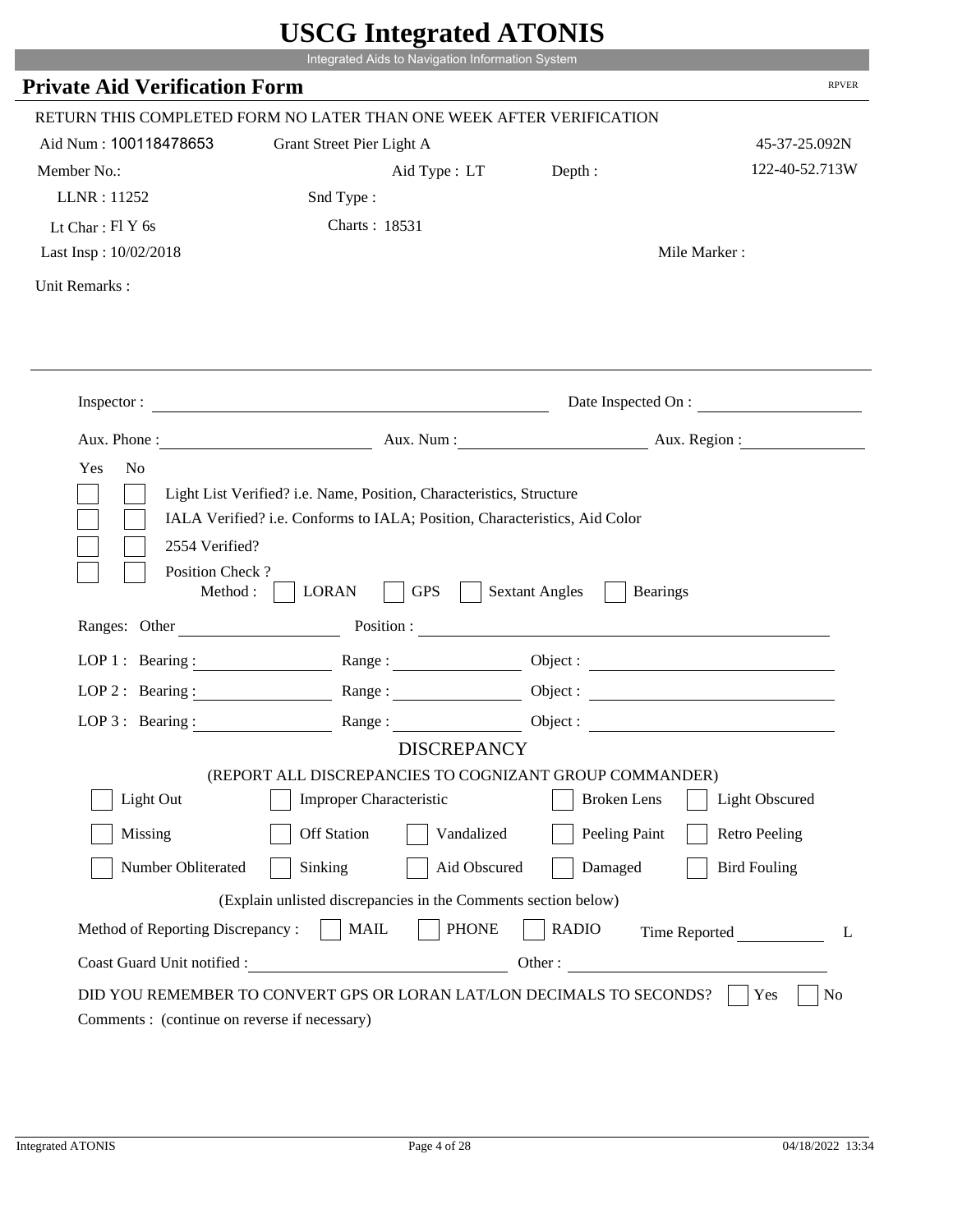|                                      | UDUU IIIItgi altu ATUNID                                                                                                                           |                       |                          |
|--------------------------------------|----------------------------------------------------------------------------------------------------------------------------------------------------|-----------------------|--------------------------|
|                                      | Integrated Aids to Navigation Information System                                                                                                   |                       |                          |
| <b>Private Aid Verification Form</b> |                                                                                                                                                    |                       | <b>RPVER</b>             |
|                                      | RETURN THIS COMPLETED FORM NO LATER THAN ONE WEEK AFTER VERIFICATION                                                                               |                       |                          |
| Aid Num: 100118478654                | Grant Street Pier Light B                                                                                                                          |                       | 45-37-24.940N            |
| Member No.:                          |                                                                                                                                                    | Aid Type : LT Depth : | 122-40-52.576W           |
| LLNR: 11253                          | Snd Type:                                                                                                                                          |                       |                          |
| Lt Char: $FIY$ 6s                    | Charts: 18531                                                                                                                                      |                       |                          |
| Last Insp: 10/02/2018                |                                                                                                                                                    |                       | Mile Marker:             |
| Unit Remarks:                        |                                                                                                                                                    |                       |                          |
|                                      |                                                                                                                                                    |                       |                          |
|                                      |                                                                                                                                                    |                       |                          |
|                                      | Inspector:                                                                                                                                         |                       | Date Inspected On :      |
|                                      |                                                                                                                                                    |                       | Aux. Num : Aux. Region : |
| 2554 Verified?                       | Light List Verified? i.e. Name, Position, Characteristics, Structure<br>IALA Verified? i.e. Conforms to IALA; Position, Characteristics, Aid Color |                       |                          |
| Position Check?<br>Method :          | <b>GPS</b><br><b>LORAN</b>                                                                                                                         | <b>Sextant Angles</b> | <b>Bearings</b>          |
| Ranges: Other                        |                                                                                                                                                    | Position :            |                          |
| LOP 1 : Bearing :                    |                                                                                                                                                    |                       |                          |
| LOP $2:$ Bearing :                   |                                                                                                                                                    |                       | Object :                 |
| $LOP$ 3 : Bearing :                  | Range:                                                                                                                                             |                       | Object :                 |
|                                      | <b>DISCREPANCY</b>                                                                                                                                 |                       |                          |
| Light Out                            | (REPORT ALL DISCREPANCIES TO COGNIZANT GROUP COMMANDER)<br><b>Improper Characteristic</b>                                                          | <b>Broken</b> Lens    | <b>Light Obscured</b>    |
| Missing                              | <b>Off Station</b><br>Vandalized                                                                                                                   | Peeling Paint         | <b>Retro Peeling</b>     |
| Number Obliterated                   | Aid Obscured<br>Sinking                                                                                                                            | Damaged               | <b>Bird Fouling</b>      |
|                                      | (Explain unlisted discrepancies in the Comments section below)                                                                                     |                       |                          |
| Method of Reporting Discrepancy:     | <b>PHONE</b><br><b>MAIL</b>                                                                                                                        | <b>RADIO</b>          | Time Reported<br>L       |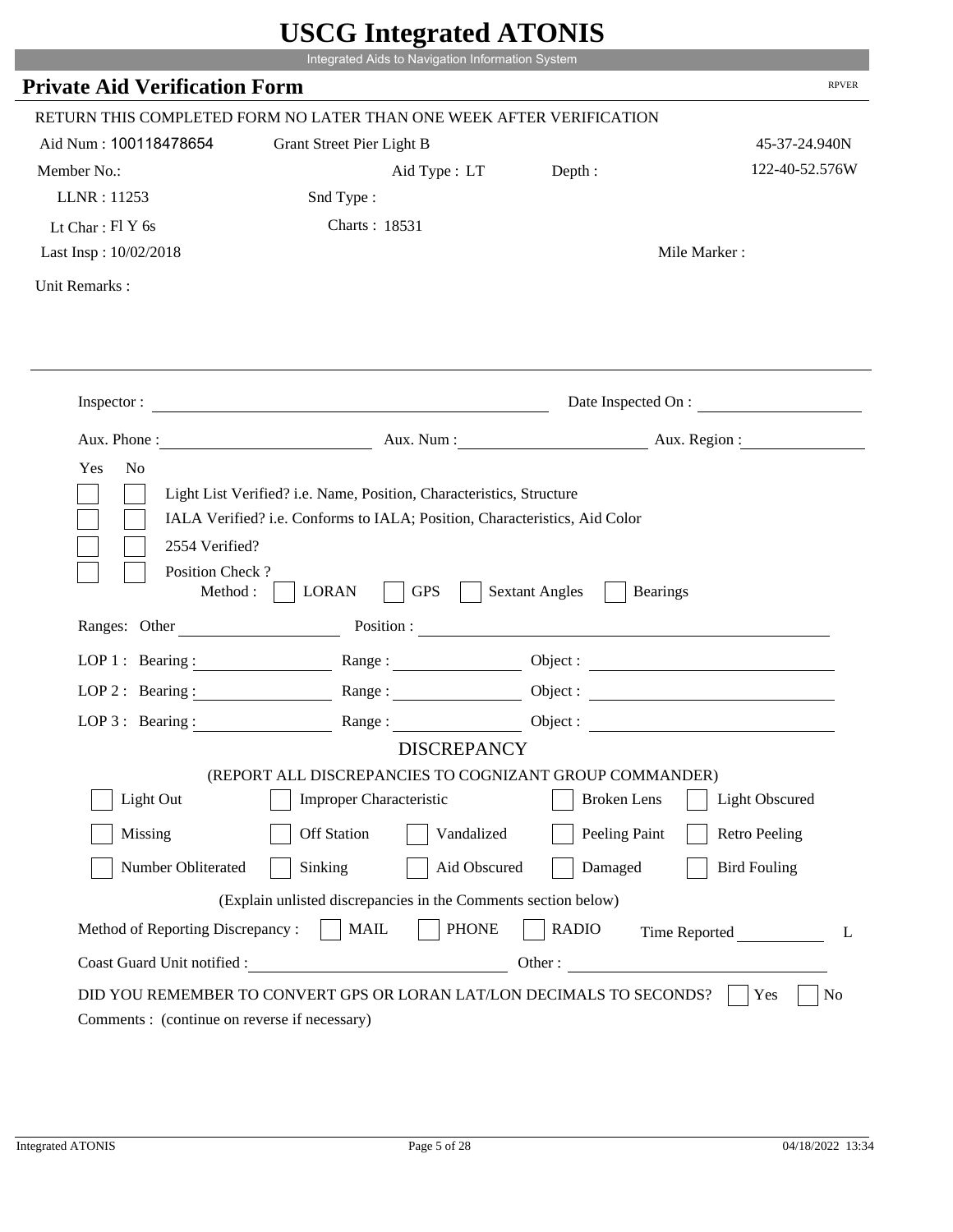|                                                       | $\sim$<br>Integrated Aids to Navigation Information System                                                                          |                                          |                       |
|-------------------------------------------------------|-------------------------------------------------------------------------------------------------------------------------------------|------------------------------------------|-----------------------|
| <b>Private Aid Verification Form</b>                  |                                                                                                                                     |                                          | <b>RPVER</b>          |
|                                                       | RETURN THIS COMPLETED FORM NO LATER THAN ONE WEEK AFTER VERIFICATION                                                                |                                          |                       |
| Aid Num: 200100129979                                 | Hayden Island Anchorage Lighted Buoy A                                                                                              |                                          | 45-38-40.000N         |
| Member No.:                                           | Aid Type : LB                                                                                                                       | Depth:                                   | 122-44-30.000W        |
| LLNR: 11243                                           | Snd Type:                                                                                                                           |                                          |                       |
| Lt Char: $Fl$ W 6s                                    | Charts: 18525 18526                                                                                                                 |                                          |                       |
| Last Insp: 11/13/2016                                 |                                                                                                                                     |                                          | Mile Marker:          |
| Unit Remarks:                                         |                                                                                                                                     |                                          |                       |
|                                                       |                                                                                                                                     |                                          | Date Inspected On :   |
|                                                       |                                                                                                                                     |                                          |                       |
| Yes<br>N <sub>o</sub>                                 | Aux. Phone : Aux. Num : Aux. Num : Aux. Num : Aux. Region :<br>Light List Verified? i.e. Name, Position, Characteristics, Structure |                                          |                       |
| 2554 Verified?<br>Position Check?<br>Method : $\vert$ | IALA Verified? i.e. Conforms to IALA; Position, Characteristics, Aid Color<br><b>GPS</b><br><b>LORAN</b>                            | <b>Sextant Angles</b><br><b>Bearings</b> |                       |
| Ranges: Other                                         |                                                                                                                                     |                                          |                       |
|                                                       | LOP 1: Bearing: Range:                                                                                                              |                                          |                       |
| LOP 2: Bearing:                                       |                                                                                                                                     |                                          |                       |
|                                                       | LOP 3: Bearing: Range: Range: Object:                                                                                               |                                          |                       |
|                                                       | <b>DISCREPANCY</b>                                                                                                                  |                                          |                       |
| Light Out                                             | (REPORT ALL DISCREPANCIES TO COGNIZANT GROUP COMMANDER)<br>Improper Characteristic                                                  | <b>Broken</b> Lens                       | <b>Light Obscured</b> |
|                                                       |                                                                                                                                     |                                          |                       |
| Missing                                               | <b>Off Station</b><br>Vandalized                                                                                                    | Peeling Paint                            | <b>Retro Peeling</b>  |
| Number Obliterated                                    | Sinking<br>Aid Obscured                                                                                                             | Damaged                                  | <b>Bird Fouling</b>   |
|                                                       | (Explain unlisted discrepancies in the Comments section below)                                                                      |                                          |                       |
| Method of Reporting Discrepancy:                      | <b>MAIL</b><br><b>PHONE</b>                                                                                                         | <b>RADIO</b><br>Other:                   | Time Reported<br>L    |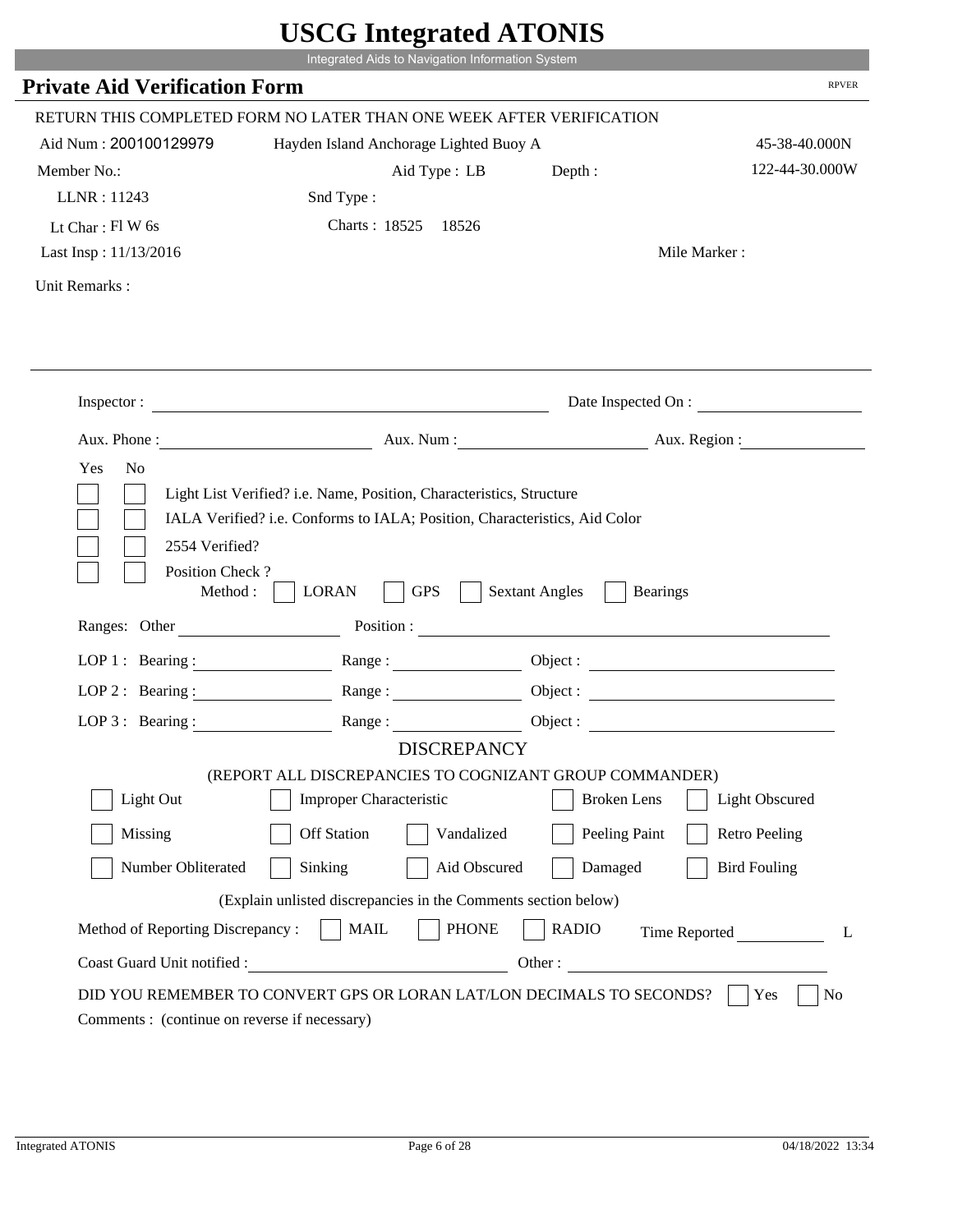|                                              | Integrated Aids to Navigation Information System                                                                                                   |                                          |                       |
|----------------------------------------------|----------------------------------------------------------------------------------------------------------------------------------------------------|------------------------------------------|-----------------------|
| <b>Private Aid Verification Form</b>         |                                                                                                                                                    |                                          | <b>RPVER</b>          |
|                                              | RETURN THIS COMPLETED FORM NO LATER THAN ONE WEEK AFTER VERIFICATION                                                                               |                                          |                       |
| Aid Num: 200100129981                        | Hayden Island Anchorage Lighted Buoy B                                                                                                             |                                          | 45-38-21.000N         |
| Member No.:                                  | Aid Type : LB                                                                                                                                      | Depth:                                   | 122-43-28.000W        |
| LLNR: 11244                                  | Snd Type:                                                                                                                                          |                                          |                       |
| Lt Char: $Fl$ W 6s                           | Charts: 18525 18526                                                                                                                                |                                          |                       |
| Last Insp: 08/13/2016                        |                                                                                                                                                    |                                          | Mile Marker:          |
| Unit Remarks:                                |                                                                                                                                                    |                                          |                       |
|                                              |                                                                                                                                                    |                                          |                       |
|                                              | Inspector:                                                                                                                                         |                                          | Date Inspected On :   |
|                                              | Aux. Phone: Aux. Aux. Num : Aux. Aux. Region :                                                                                                     |                                          |                       |
| 2554 Verified?                               | Light List Verified? i.e. Name, Position, Characteristics, Structure<br>IALA Verified? i.e. Conforms to IALA; Position, Characteristics, Aid Color |                                          |                       |
| Position Check?<br>Method :<br>Ranges: Other | <b>GPS</b><br><b>LORAN</b>                                                                                                                         | <b>Sextant Angles</b><br><b>Bearings</b> |                       |
|                                              |                                                                                                                                                    |                                          |                       |
|                                              | LOP 1: Bearing : Range :                                                                                                                           |                                          | Object:               |
| LOP 2 : Bearing :                            |                                                                                                                                                    |                                          |                       |
|                                              | LOP 3: Bearing: Range: Name: Object:<br><b>DISCREPANCY</b>                                                                                         |                                          |                       |
|                                              | (REPORT ALL DISCREPANCIES TO COGNIZANT GROUP COMMANDER)                                                                                            |                                          |                       |
| Light Out                                    | Improper Characteristic                                                                                                                            | <b>Broken</b> Lens                       | <b>Light Obscured</b> |
| Missing                                      | <b>Off Station</b><br>Vandalized                                                                                                                   | Peeling Paint                            | <b>Retro Peeling</b>  |
| Number Obliterated                           | Sinking<br>Aid Obscured                                                                                                                            | Damaged                                  | <b>Bird Fouling</b>   |
|                                              | (Explain unlisted discrepancies in the Comments section below)                                                                                     |                                          |                       |
| Method of Reporting Discrepancy:             | <b>PHONE</b><br><b>MAIL</b>                                                                                                                        | <b>RADIO</b>                             |                       |
| Coast Guard Unit notified :                  | <u> 1989 - Johann Barbara, martxa alemaniar a</u>                                                                                                  | Other:                                   | Time Reported<br>L    |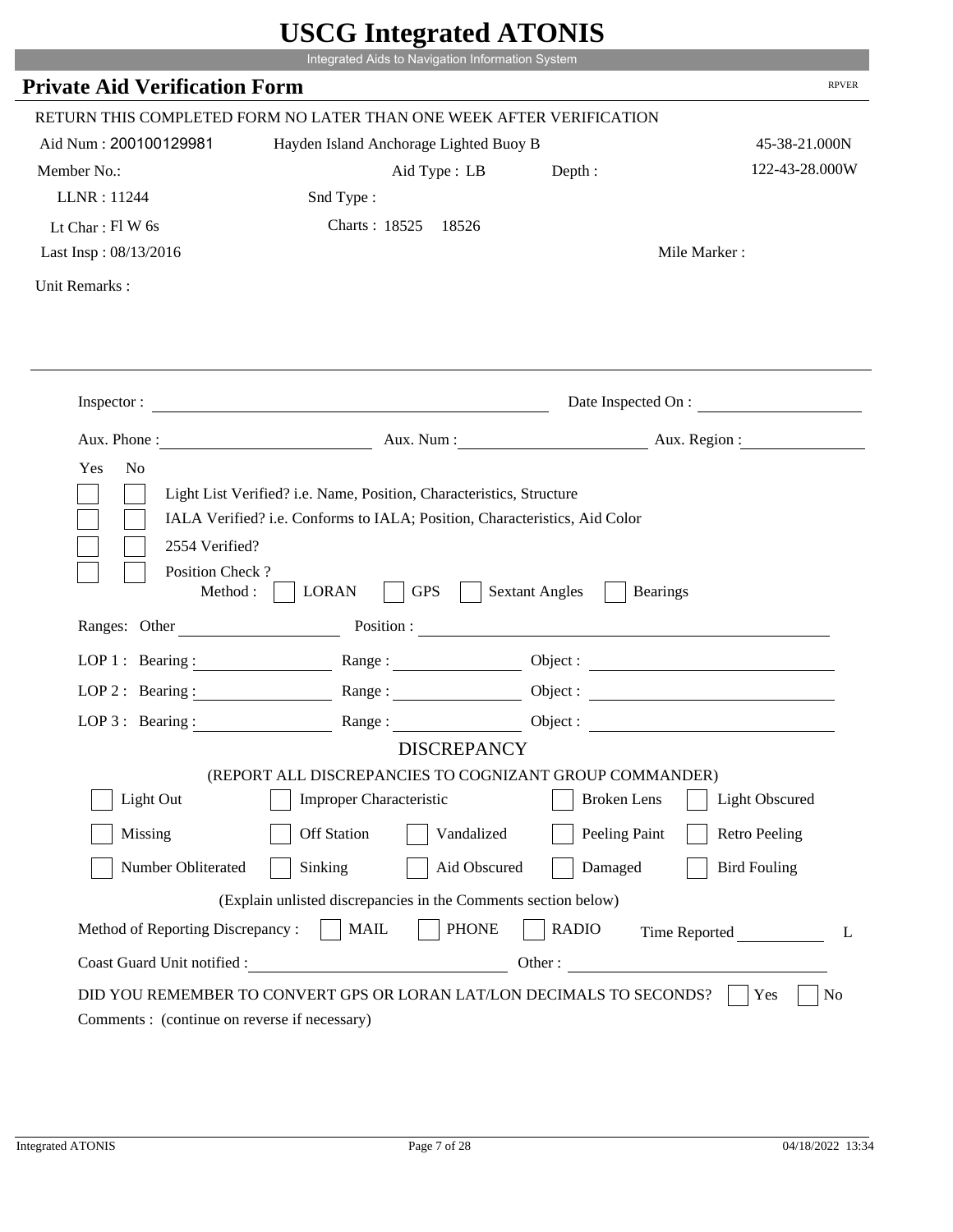|                                         | Integrated Aids to Navigation Information System                                                                                                   |                                          |                       |
|-----------------------------------------|----------------------------------------------------------------------------------------------------------------------------------------------------|------------------------------------------|-----------------------|
| <b>Private Aid Verification Form</b>    |                                                                                                                                                    |                                          | <b>RPVER</b>          |
|                                         | RETURN THIS COMPLETED FORM NO LATER THAN ONE WEEK AFTER VERIFICATION                                                                               |                                          |                       |
| Aid Num: 100119132684                   | Hayden Island Water Monitoring Lighted Buoy A                                                                                                      |                                          | 45-37-31.598N         |
| Member No.:                             | Aid Type : LB                                                                                                                                      | Depth:                                   | 122-41-39.803W        |
| LLNR: 11247                             | Snd Type:                                                                                                                                          |                                          |                       |
| Lt Char: $FI Y 4s$                      | Charts: 18525 18526                                                                                                                                |                                          |                       |
| Last Insp: 11/19/2019                   |                                                                                                                                                    |                                          | Mile Marker:          |
| Unit Remarks:                           |                                                                                                                                                    |                                          |                       |
|                                         |                                                                                                                                                    |                                          |                       |
|                                         |                                                                                                                                                    |                                          | Date Inspected On :   |
|                                         | Aux. Phone : Aux. Num : Aux. Num : Aux. Num : Aux. Region :                                                                                        |                                          |                       |
| Yes<br>N <sub>o</sub><br>2554 Verified? | Light List Verified? i.e. Name, Position, Characteristics, Structure<br>IALA Verified? i.e. Conforms to IALA; Position, Characteristics, Aid Color |                                          |                       |
| Position Check?<br>Method : $\vert$     | <b>GPS</b><br><b>LORAN</b>                                                                                                                         | <b>Sextant Angles</b><br><b>Bearings</b> |                       |
| Ranges: Other                           |                                                                                                                                                    |                                          |                       |
|                                         | LOP 1: Bearing: Range:                                                                                                                             |                                          |                       |
| LOP 2 : Bearing :                       |                                                                                                                                                    |                                          |                       |
|                                         | LOP 3: Bearing: Range: Range: Object:                                                                                                              |                                          |                       |
|                                         | <b>DISCREPANCY</b>                                                                                                                                 |                                          |                       |
| Light Out                               | (REPORT ALL DISCREPANCIES TO COGNIZANT GROUP COMMANDER)<br>Improper Characteristic                                                                 | <b>Broken</b> Lens                       | <b>Light Obscured</b> |
|                                         |                                                                                                                                                    |                                          |                       |
| Missing                                 | <b>Off Station</b><br>Vandalized                                                                                                                   | Peeling Paint                            | <b>Retro Peeling</b>  |
| Number Obliterated                      | Sinking<br>Aid Obscured                                                                                                                            | Damaged                                  | <b>Bird Fouling</b>   |
|                                         | (Explain unlisted discrepancies in the Comments section below)                                                                                     |                                          |                       |
| Method of Reporting Discrepancy:        | <b>MAIL</b><br><b>PHONE</b>                                                                                                                        | <b>RADIO</b><br>Other:                   | Time Reported<br>L    |

Т.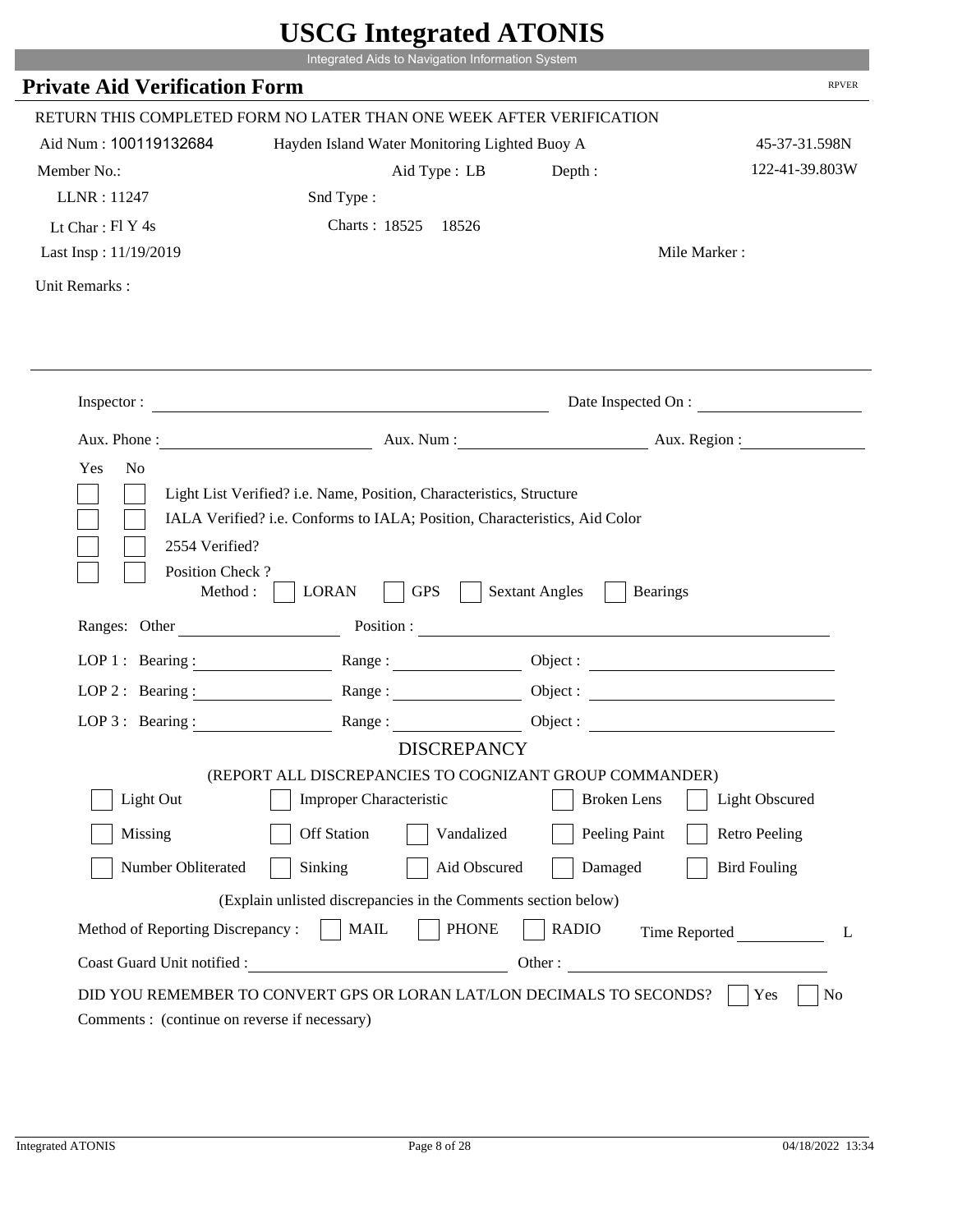| Integrated Aids to Navigation Information System<br><b>Private Aid Verification Form</b><br>Lower Vancouver Anchorage Lighted Buoy V<br>Aid Type : LB<br>Depth :<br>LLNR: 11207<br>Snd Type:<br>Charts: 18525<br>Mile Marker:<br>Date Inspected On :<br>Aux. Phone: Aux. Num : Aux. Num : Aux. Region :<br>Yes<br>N <sub>o</sub><br>Light List Verified? i.e. Name, Position, Characteristics, Structure<br>IALA Verified? i.e. Conforms to IALA; Position, Characteristics, Aid Color<br>2554 Verified?<br>Position Check?<br><b>GPS</b><br>Method : $\vert$<br><b>LORAN</b><br><b>Sextant Angles</b><br><b>Bearings</b><br>$\sim$ 1<br>Position :<br>Ranges: Other<br>LOP 1: Bearing: Range:<br>LOP 2 : Bearing : $\qquad \qquad$ Range :<br>LOP $3:$ Bearing :<br>Object :<br>Range:<br><b>DISCREPANCY</b><br>(REPORT ALL DISCREPANCIES TO COGNIZANT GROUP COMMANDER)<br><b>Broken</b> Lens<br><b>Light Obscured</b><br>Light Out<br>Improper Characteristic<br>Missing<br><b>Off Station</b><br>Vandalized<br>Peeling Paint<br><b>Retro Peeling</b> |  |                |
|---------------------------------------------------------------------------------------------------------------------------------------------------------------------------------------------------------------------------------------------------------------------------------------------------------------------------------------------------------------------------------------------------------------------------------------------------------------------------------------------------------------------------------------------------------------------------------------------------------------------------------------------------------------------------------------------------------------------------------------------------------------------------------------------------------------------------------------------------------------------------------------------------------------------------------------------------------------------------------------------------------------------------------------------------------|--|----------------|
| RETURN THIS COMPLETED FORM NO LATER THAN ONE WEEK AFTER VERIFICATION<br>Aid Num: 100117897361                                                                                                                                                                                                                                                                                                                                                                                                                                                                                                                                                                                                                                                                                                                                                                                                                                                                                                                                                           |  |                |
|                                                                                                                                                                                                                                                                                                                                                                                                                                                                                                                                                                                                                                                                                                                                                                                                                                                                                                                                                                                                                                                         |  | <b>RPVER</b>   |
|                                                                                                                                                                                                                                                                                                                                                                                                                                                                                                                                                                                                                                                                                                                                                                                                                                                                                                                                                                                                                                                         |  |                |
| Member No.:<br>Lt Char: Fl W 6s<br>Last Insp: 07/31/2016<br>Unit Remarks:                                                                                                                                                                                                                                                                                                                                                                                                                                                                                                                                                                                                                                                                                                                                                                                                                                                                                                                                                                               |  | 45-40-05.103N  |
|                                                                                                                                                                                                                                                                                                                                                                                                                                                                                                                                                                                                                                                                                                                                                                                                                                                                                                                                                                                                                                                         |  | 122-46-02.921W |
|                                                                                                                                                                                                                                                                                                                                                                                                                                                                                                                                                                                                                                                                                                                                                                                                                                                                                                                                                                                                                                                         |  |                |
|                                                                                                                                                                                                                                                                                                                                                                                                                                                                                                                                                                                                                                                                                                                                                                                                                                                                                                                                                                                                                                                         |  |                |
|                                                                                                                                                                                                                                                                                                                                                                                                                                                                                                                                                                                                                                                                                                                                                                                                                                                                                                                                                                                                                                                         |  |                |
|                                                                                                                                                                                                                                                                                                                                                                                                                                                                                                                                                                                                                                                                                                                                                                                                                                                                                                                                                                                                                                                         |  |                |
|                                                                                                                                                                                                                                                                                                                                                                                                                                                                                                                                                                                                                                                                                                                                                                                                                                                                                                                                                                                                                                                         |  |                |
|                                                                                                                                                                                                                                                                                                                                                                                                                                                                                                                                                                                                                                                                                                                                                                                                                                                                                                                                                                                                                                                         |  |                |
|                                                                                                                                                                                                                                                                                                                                                                                                                                                                                                                                                                                                                                                                                                                                                                                                                                                                                                                                                                                                                                                         |  |                |
|                                                                                                                                                                                                                                                                                                                                                                                                                                                                                                                                                                                                                                                                                                                                                                                                                                                                                                                                                                                                                                                         |  |                |
|                                                                                                                                                                                                                                                                                                                                                                                                                                                                                                                                                                                                                                                                                                                                                                                                                                                                                                                                                                                                                                                         |  |                |
|                                                                                                                                                                                                                                                                                                                                                                                                                                                                                                                                                                                                                                                                                                                                                                                                                                                                                                                                                                                                                                                         |  |                |
|                                                                                                                                                                                                                                                                                                                                                                                                                                                                                                                                                                                                                                                                                                                                                                                                                                                                                                                                                                                                                                                         |  |                |
|                                                                                                                                                                                                                                                                                                                                                                                                                                                                                                                                                                                                                                                                                                                                                                                                                                                                                                                                                                                                                                                         |  |                |
|                                                                                                                                                                                                                                                                                                                                                                                                                                                                                                                                                                                                                                                                                                                                                                                                                                                                                                                                                                                                                                                         |  |                |
|                                                                                                                                                                                                                                                                                                                                                                                                                                                                                                                                                                                                                                                                                                                                                                                                                                                                                                                                                                                                                                                         |  |                |
|                                                                                                                                                                                                                                                                                                                                                                                                                                                                                                                                                                                                                                                                                                                                                                                                                                                                                                                                                                                                                                                         |  |                |
| Number Obliterated<br>Sinking<br>Aid Obscured<br>Damaged<br><b>Bird Fouling</b>                                                                                                                                                                                                                                                                                                                                                                                                                                                                                                                                                                                                                                                                                                                                                                                                                                                                                                                                                                         |  |                |
| (Explain unlisted discrepancies in the Comments section below)                                                                                                                                                                                                                                                                                                                                                                                                                                                                                                                                                                                                                                                                                                                                                                                                                                                                                                                                                                                          |  |                |
| <b>PHONE</b><br>Method of Reporting Discrepancy:<br><b>MAIL</b><br><b>RADIO</b><br>Time Reported                                                                                                                                                                                                                                                                                                                                                                                                                                                                                                                                                                                                                                                                                                                                                                                                                                                                                                                                                        |  |                |
|                                                                                                                                                                                                                                                                                                                                                                                                                                                                                                                                                                                                                                                                                                                                                                                                                                                                                                                                                                                                                                                         |  |                |
| Other:<br>Coast Guard Unit notified :                                                                                                                                                                                                                                                                                                                                                                                                                                                                                                                                                                                                                                                                                                                                                                                                                                                                                                                                                                                                                   |  |                |

Т.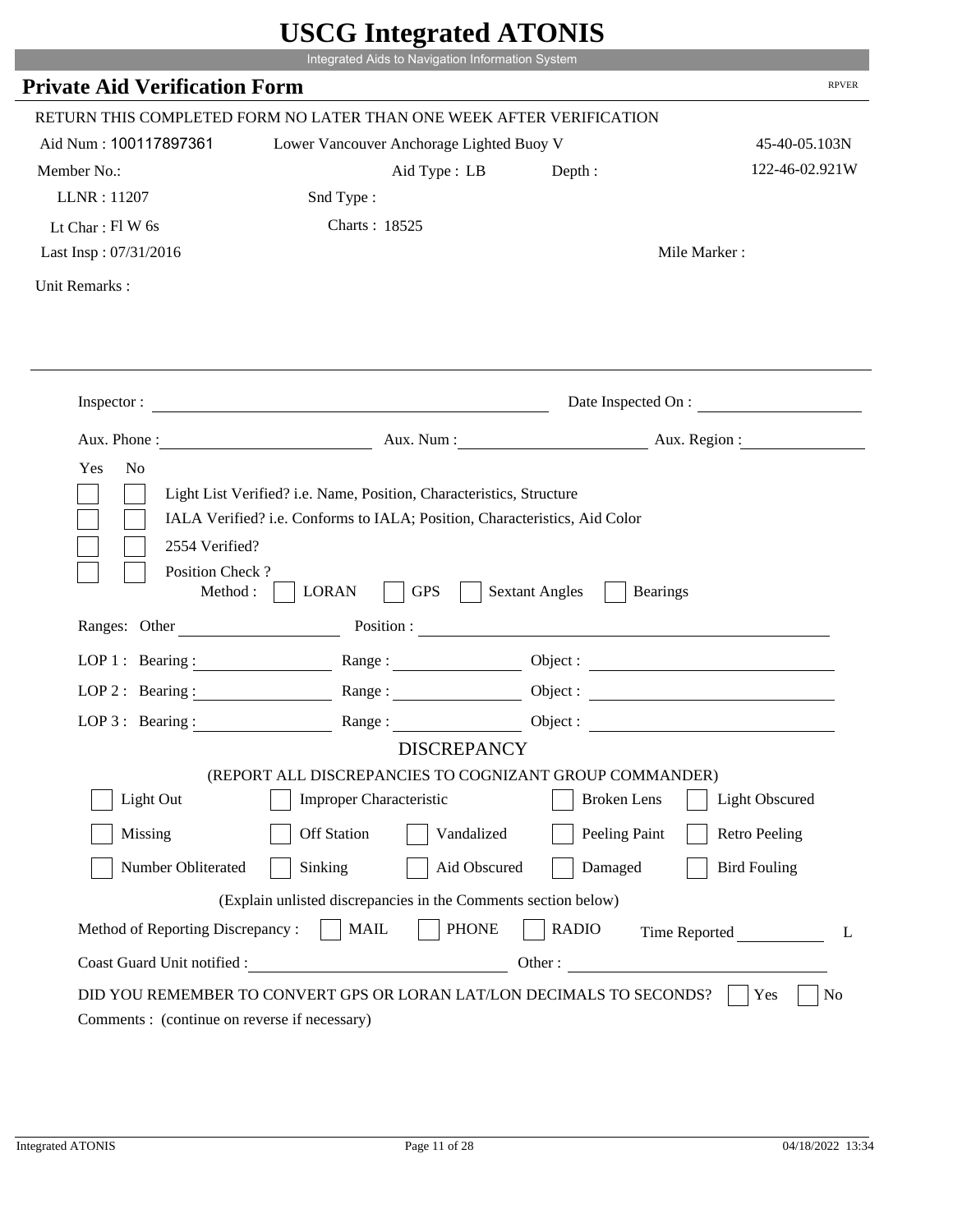|                                         | Integrated Aids to Navigation Information System                                                                                                   |                                          |                       |
|-----------------------------------------|----------------------------------------------------------------------------------------------------------------------------------------------------|------------------------------------------|-----------------------|
| <b>Private Aid Verification Form</b>    |                                                                                                                                                    |                                          | <b>RPVER</b>          |
|                                         | RETURN THIS COMPLETED FORM NO LATER THAN ONE WEEK AFTER VERIFICATION                                                                               |                                          |                       |
| Aid Num: 100118423620                   | Vancouver Upper Anchorage Lighted Buoy "VV"                                                                                                        |                                          | 45-37-59.556N         |
| Member No.:                             | Aid Type : LB                                                                                                                                      | Depth:                                   | 122-42-30.230W        |
| LLNR: 11245                             | Snd Type:                                                                                                                                          |                                          |                       |
| Lt Char: $FI$ W 6s                      | Charts: 18525 18526                                                                                                                                |                                          |                       |
| Last Insp: 11/20/2017                   |                                                                                                                                                    |                                          | Mile Marker:          |
| Unit Remarks:                           |                                                                                                                                                    |                                          |                       |
|                                         |                                                                                                                                                    |                                          |                       |
|                                         |                                                                                                                                                    |                                          | Date Inspected On :   |
|                                         | Aux. Phone : Aux. Num : Aux. Num : Aux. Num : Aux. Region :                                                                                        |                                          |                       |
| Yes<br>N <sub>o</sub><br>2554 Verified? | Light List Verified? i.e. Name, Position, Characteristics, Structure<br>IALA Verified? i.e. Conforms to IALA; Position, Characteristics, Aid Color |                                          |                       |
| Position Check?<br>Method : $\vert$     | <b>GPS</b><br><b>LORAN</b>                                                                                                                         | <b>Sextant Angles</b><br><b>Bearings</b> |                       |
| Ranges: Other                           |                                                                                                                                                    |                                          |                       |
|                                         | LOP 1: Bearing: Range:                                                                                                                             |                                          |                       |
| LOP 2: Bearing:                         |                                                                                                                                                    |                                          |                       |
|                                         | LOP 3: Bearing: Range: Range: Object:                                                                                                              |                                          |                       |
|                                         | <b>DISCREPANCY</b>                                                                                                                                 |                                          |                       |
|                                         | (REPORT ALL DISCREPANCIES TO COGNIZANT GROUP COMMANDER)                                                                                            |                                          |                       |
| Light Out                               | Improper Characteristic                                                                                                                            | <b>Broken</b> Lens                       | <b>Light Obscured</b> |
| Missing                                 | <b>Off Station</b><br>Vandalized                                                                                                                   | Peeling Paint                            | <b>Retro Peeling</b>  |
| Number Obliterated                      | Sinking<br>Aid Obscured                                                                                                                            | Damaged                                  | <b>Bird Fouling</b>   |
|                                         | (Explain unlisted discrepancies in the Comments section below)                                                                                     |                                          |                       |
| Method of Reporting Discrepancy:        | <b>MAIL</b><br><b>PHONE</b>                                                                                                                        | <b>RADIO</b>                             | Time Reported<br>L    |

i i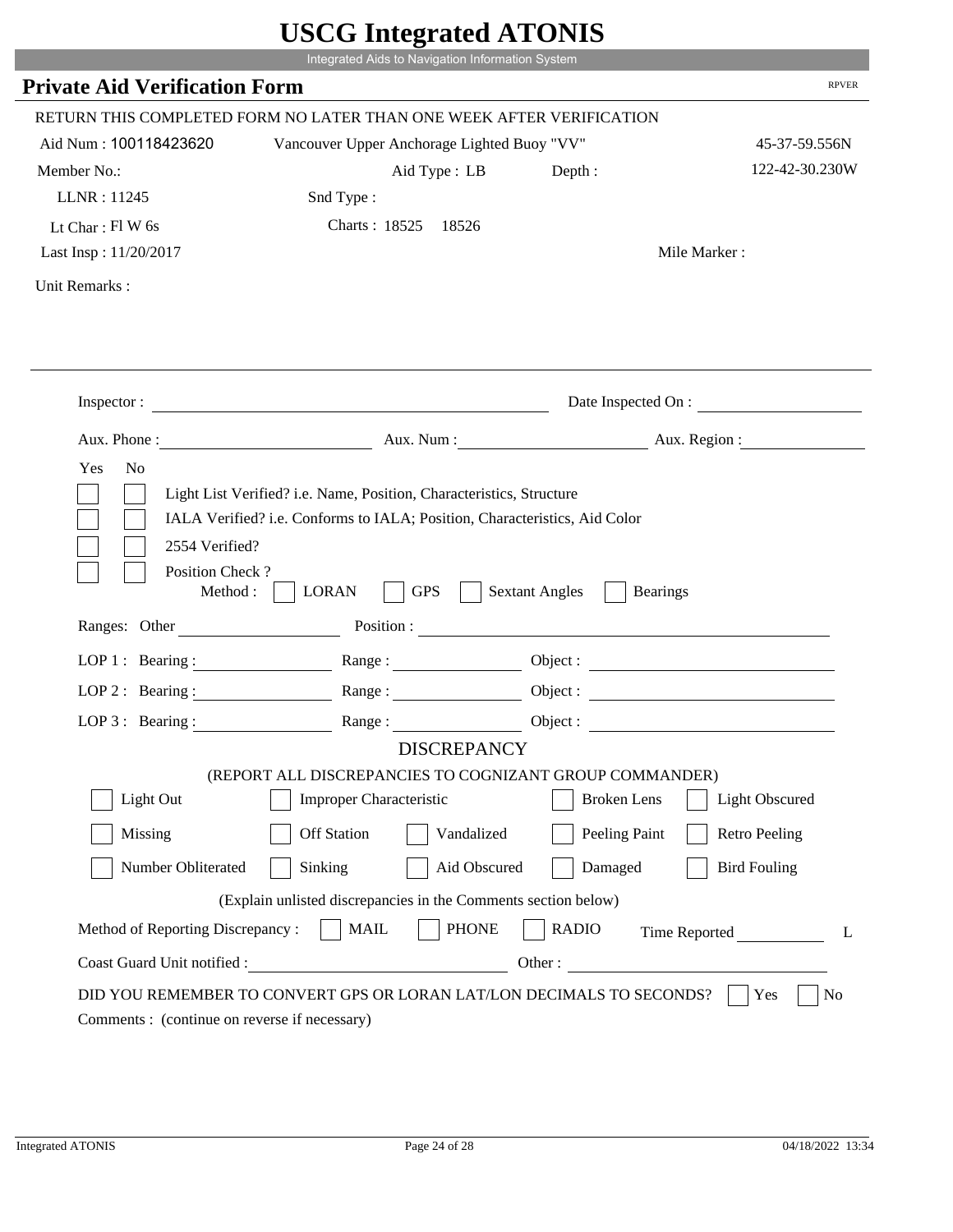|                                              | UDUU IIIIU ARUU ATUNID<br>Integrated Aids to Navigation Information System                                                                                                                                                     |                                          |                        |
|----------------------------------------------|--------------------------------------------------------------------------------------------------------------------------------------------------------------------------------------------------------------------------------|------------------------------------------|------------------------|
| <b>Private Aid Verification Form</b>         |                                                                                                                                                                                                                                |                                          | <b>RPVER</b>           |
|                                              |                                                                                                                                                                                                                                |                                          |                        |
|                                              | RETURN THIS COMPLETED FORM NO LATER THAN ONE WEEK AFTER VERIFICATION                                                                                                                                                           |                                          |                        |
| Aid Num: 100117841252                        | White Salmon Shoal Lighted Buoy 33                                                                                                                                                                                             |                                          | 45-43-32.514N          |
| Member No.:                                  | Aid Type : LB Depth :                                                                                                                                                                                                          |                                          | 121-31-24.960W         |
| LLNR: 11912                                  | Snd Type:                                                                                                                                                                                                                      |                                          |                        |
| Lt Char: $FI$ G 2.5s                         | Charts: 18531                                                                                                                                                                                                                  |                                          |                        |
| Last Insp: 07/22/2016                        |                                                                                                                                                                                                                                |                                          | Mile Marker:           |
| Unit Remarks:                                |                                                                                                                                                                                                                                |                                          |                        |
|                                              |                                                                                                                                                                                                                                |                                          |                        |
|                                              | Inspector:                                                                                                                                                                                                                     |                                          | Date Inspected On :    |
| Aux. Phone :                                 |                                                                                                                                                                                                                                |                                          | Aux. Num: Aux. Region: |
| Yes<br>N <sub>o</sub>                        | Light List Verified? i.e. Name, Position, Characteristics, Structure<br>IALA Verified? i.e. Conforms to IALA; Position, Characteristics, Aid Color                                                                             |                                          |                        |
| 2554 Verified?<br>Position Check?<br>Method: | <b>GPS</b><br><b>LORAN</b>                                                                                                                                                                                                     | <b>Sextant Angles</b><br><b>Bearings</b> |                        |
| Ranges: Other                                | Position : The Contract of the Contract of the Contract of the Contract of the Contract of the Contract of the Contract of the Contract of the Contract of the Contract of the Contract of the Contract of the Contract of the |                                          |                        |
| LOP 1 : Bearing :                            |                                                                                                                                                                                                                                |                                          |                        |
| $LOP$ 2 : Bearing :                          | Range :                                                                                                                                                                                                                        |                                          |                        |
| LOP $3$ : Bearing :                          | Range:                                                                                                                                                                                                                         |                                          |                        |
|                                              | <b>DISCREPANCY</b>                                                                                                                                                                                                             |                                          |                        |
| Light Out                                    | (REPORT ALL DISCREPANCIES TO COGNIZANT GROUP COMMANDER)<br><b>Improper Characteristic</b>                                                                                                                                      | <b>Broken</b> Lens                       | <b>Light Obscured</b>  |
|                                              |                                                                                                                                                                                                                                |                                          |                        |
| Missing                                      | <b>Off Station</b><br>Vandalized                                                                                                                                                                                               | Peeling Paint                            | <b>Retro Peeling</b>   |
| Number Obliterated                           | Sinking<br>Aid Obscured                                                                                                                                                                                                        | Damaged                                  | <b>Bird Fouling</b>    |
|                                              | (Explain unlisted discrepancies in the Comments section below)                                                                                                                                                                 |                                          |                        |
| Method of Reporting Discrepancy:             | <b>PHONE</b><br><b>MAIL</b>                                                                                                                                                                                                    | <b>RADIO</b>                             | Time Reported<br>L     |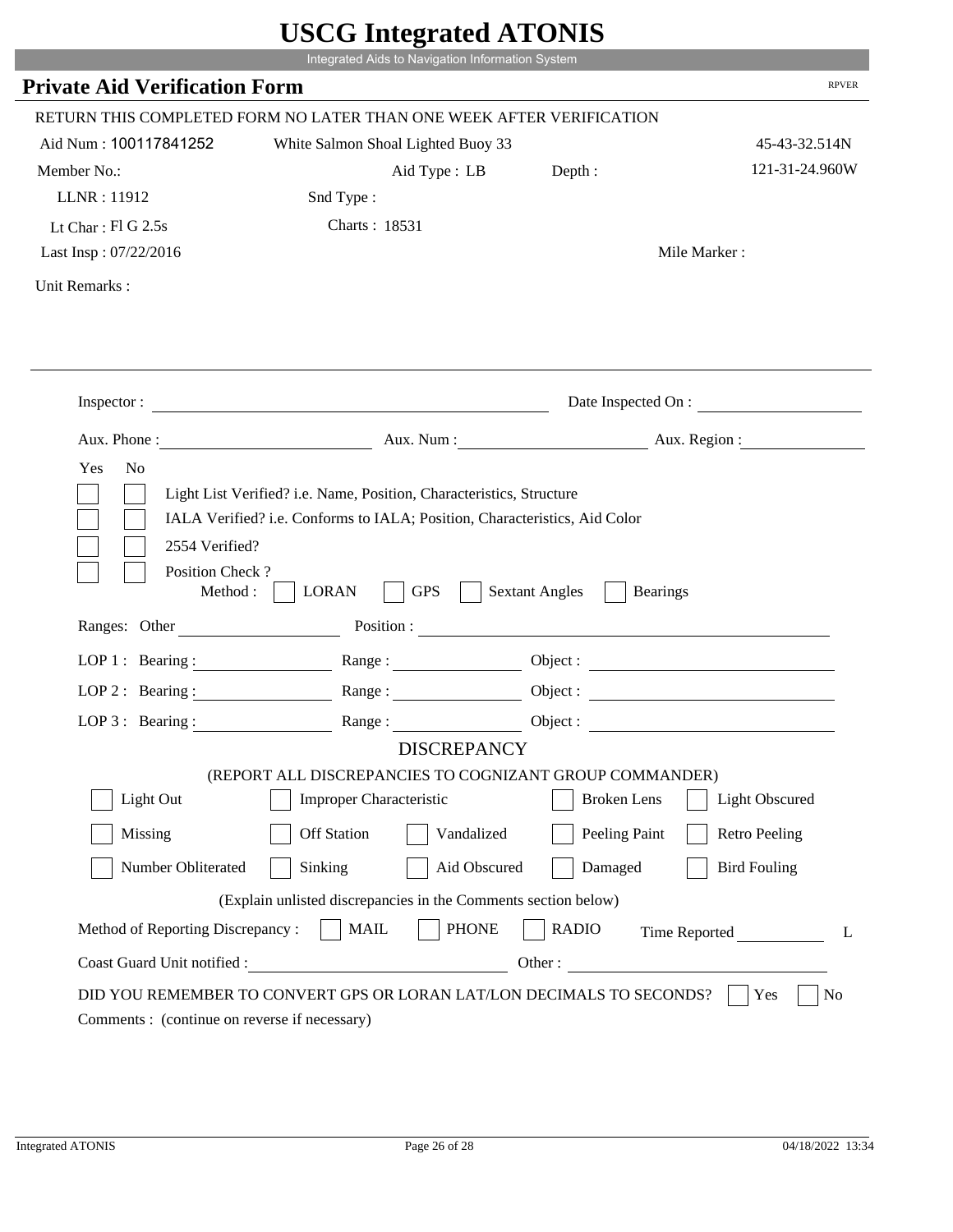|                                             | Integrated Aids to Navigation Information System                                          |                                          |                              |
|---------------------------------------------|-------------------------------------------------------------------------------------------|------------------------------------------|------------------------------|
|                                             |                                                                                           |                                          | <b>RPVER</b>                 |
| <b>Private Aid Verification Form</b>        |                                                                                           |                                          |                              |
|                                             | RETURN THIS COMPLETED FORM NO LATER THAN ONE WEEK AFTER VERIFICATION                      |                                          |                              |
| Aid Num: 100117615782                       | Wyeth Boat Ramp Breakwater Light 1                                                        |                                          | 45-41-40.231N                |
| Member No.:                                 | Aid Type : LT Depth :                                                                     |                                          | 121-46-26.742W               |
| LLNR: 11858                                 | Snd Type:                                                                                 |                                          |                              |
| Lt Char: Fl G 4s                            | Charts: 18531                                                                             |                                          |                              |
| Last Insp: 07/23/2016                       |                                                                                           |                                          | Mile Marker:                 |
| Unit Remarks:                               |                                                                                           |                                          |                              |
|                                             |                                                                                           |                                          |                              |
|                                             | Inspector: $\qquad \qquad$                                                                |                                          | Date Inspected On :          |
|                                             |                                                                                           |                                          | Aux. Num: Aux. Region:       |
| 2554 Verified?                              | IALA Verified? i.e. Conforms to IALA; Position, Characteristics, Aid Color                |                                          |                              |
| Position Check?<br>Method:<br>Ranges: Other | <b>GPS</b><br><b>LORAN</b>                                                                | <b>Sextant Angles</b><br><b>Bearings</b> |                              |
|                                             |                                                                                           | Position :                               |                              |
| LOP 1 : Bearing :                           |                                                                                           |                                          |                              |
| LOP $2:$ Bearing :                          | Range:                                                                                    |                                          | Object :                     |
| $LOP 3:$ Bearing :                          | Range:                                                                                    |                                          | Object :                     |
|                                             | <b>DISCREPANCY</b>                                                                        |                                          |                              |
| Light Out                                   | (REPORT ALL DISCREPANCIES TO COGNIZANT GROUP COMMANDER)<br><b>Improper Characteristic</b> | <b>Broken</b> Lens                       | <b>Light Obscured</b>        |
| Missing                                     | <b>Off Station</b><br>Vandalized                                                          | Peeling Paint                            | <b>Retro Peeling</b>         |
| Number Obliterated                          | Aid Obscured<br>Sinking                                                                   | Damaged                                  | <b>Bird Fouling</b>          |
|                                             | (Explain unlisted discrepancies in the Comments section below)                            |                                          |                              |
| Method of Reporting Discrepancy:            | <b>PHONE</b><br><b>MAIL</b>                                                               | <b>RADIO</b>                             |                              |
| Coast Guard Unit notified :                 |                                                                                           |                                          | Time Reported<br>L<br>Other: |